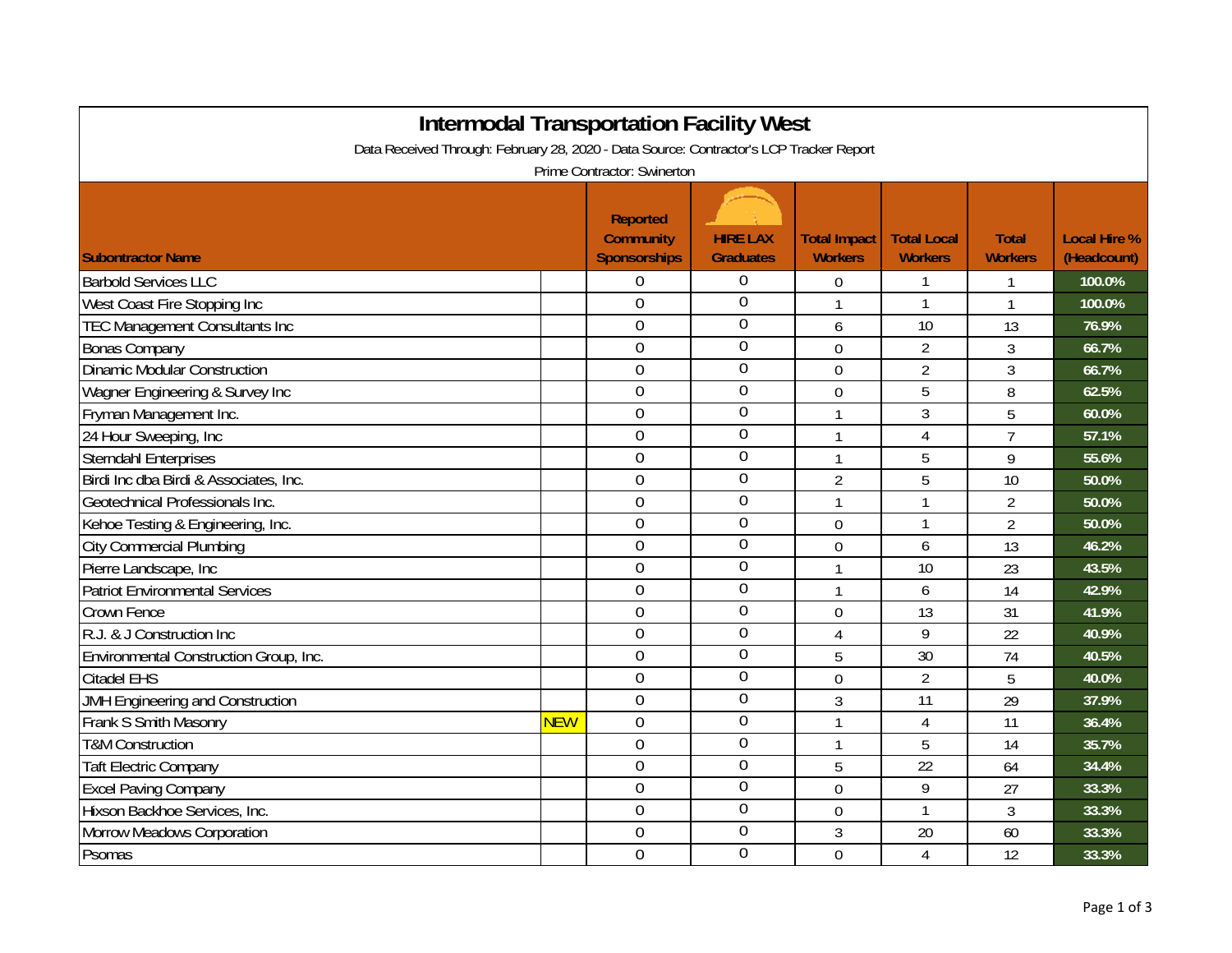| <b>Intermodal Transportation Facility West</b>                                          |            |                                                     |                                     |                                       |                                      |                                |                                    |  |  |
|-----------------------------------------------------------------------------------------|------------|-----------------------------------------------------|-------------------------------------|---------------------------------------|--------------------------------------|--------------------------------|------------------------------------|--|--|
| Data Received Through: February 28, 2020 - Data Source: Contractor's LCP Tracker Report |            |                                                     |                                     |                                       |                                      |                                |                                    |  |  |
| Prime Contractor: Swinerton                                                             |            |                                                     |                                     |                                       |                                      |                                |                                    |  |  |
| <b>Subontractor Name</b>                                                                |            | <b>Reported</b><br><b>Community</b><br>Sponsorships | <b>HIRE LAX</b><br><b>Graduates</b> | <b>Total Impact</b><br><b>Workers</b> | <b>Total Local</b><br><b>Workers</b> | <b>Total</b><br><b>Workers</b> | <b>Local Hire %</b><br>(Headcount) |  |  |
| Southern California Grading Inc                                                         |            | $\boldsymbol{0}$                                    | 0                                   | $\overline{2}$                        | 11                                   | 33                             | 33.3%                              |  |  |
| Best Contracting Services, Inc.                                                         | <b>NEW</b> | $\mathbf 0$                                         | $\mathbf 0$                         | $\mathbf 0$                           | $\mathbf{1}$                         | 3                              | 33.3%                              |  |  |
| <b>Swinerton Builders</b>                                                               |            | 3                                                   | 3                                   | 6                                     | 27                                   | 86                             | 31.4%                              |  |  |
| Sign Industries, Inc.                                                                   |            | $\overline{0}$                                      | $\overline{0}$                      | $\overline{0}$                        | $\overline{2}$                       | $\overline{7}$                 | 28.6%                              |  |  |
| <b>Hubcity Trucking LLC</b>                                                             | <b>NEW</b> | $\mathbf 0$                                         | 0                                   | $\mathbf 0$                           | $\mathbf{1}$                         | $\overline{4}$                 | 25.0%                              |  |  |
| Pacific Steel Group                                                                     |            | $\mathbf 0$                                         | 0                                   | 3                                     | 23                                   | 96                             | 24.0%                              |  |  |
| The JV Land Clearing                                                                    |            | $\mathbf 0$                                         | $\overline{0}$                      | $\mathbf 0$                           | $\mathfrak{Z}$                       | 13                             | 23.1%                              |  |  |
| Connor Concrete Cutting and Coring                                                      |            | $\mathbf 0$                                         | $\overline{0}$                      | $\mathbf{1}$                          | $\overline{2}$                       | 9                              | 22.2%                              |  |  |
| Moran Consulting Corporation                                                            |            | $\mathbf 0$                                         | $\overline{0}$                      | $\mathbf 0$                           | $\overline{2}$                       | 9                              | 22.2%                              |  |  |
| Mike Zarp, Inc.                                                                         |            | $\boldsymbol{0}$                                    | $\mathbf 0$                         | 1                                     | $\mathfrak{Z}$                       | 14                             | 21.4%                              |  |  |
| All American Asphalt                                                                    |            | $\mathbf 0$                                         | $\boldsymbol{0}$                    | $\mathbf{1}$                          | $\overline{4}$                       | 19                             | 21.1%                              |  |  |
| Gonsalves & Santucci Inc dba Conco Pumping                                              |            | $\mathbf 0$                                         | $\overline{0}$                      | 1                                     | $\overline{4}$                       | 19                             | 21.1%                              |  |  |
| Murray Company                                                                          |            | $\mathbf 0$                                         | 0                                   | $\mathbf{1}$                          | 15                                   | 73                             | 20.5%                              |  |  |
| Traffic Management, Inc.                                                                |            | $\mathbf 0$                                         | $\overline{0}$                      | $\mathbf 0$                           | $\overline{4}$                       | 21                             | 19.0%                              |  |  |
| <b>Bali Construction</b>                                                                |            | $\mathbf 0$                                         | $\boldsymbol{0}$                    | $\mathbf 0$                           | 9                                    | 51                             | 17.6%                              |  |  |
| Marne Construction, Inc.                                                                |            | $\boldsymbol{0}$                                    | $\overline{0}$                      | $\mathbf 0$                           | 10                                   | 78                             | 12.8%                              |  |  |
| <b>Maxim Crane Works</b>                                                                |            | $\overline{0}$                                      | $\overline{0}$                      | $\boldsymbol{0}$                      | $\mathbf{1}$                         | 12                             | 8.3%                               |  |  |
| C Below Inc                                                                             |            | $\mathbf 0$                                         | $\boldsymbol{0}$                    | $\mathbf{1}$                          | $\mathbf{1}$                         | 27                             | 3.7%                               |  |  |
| 2R Drilling, Inc.                                                                       |            | $\overline{0}$                                      | $\boldsymbol{0}$                    | $\overline{0}$                        | $\overline{0}$                       | $\overline{2}$                 | 0.0%                               |  |  |
| Accurate Line Locating, Inc.                                                            |            | $\overline{0}$                                      | $\boldsymbol{0}$                    | $\overline{0}$                        | $\mathbf 0$                          | $\overline{2}$                 | 0.0%                               |  |  |
| Cardno, Inc.                                                                            |            | $\overline{0}$                                      | 0                                   | $\overline{0}$                        | $\mathbf 0$                          | $\mathbf{1}$                   | 0.0%                               |  |  |
| <b>Century Sweeping</b>                                                                 |            | $\overline{0}$                                      | 0                                   | $\overline{0}$                        | $\overline{0}$                       | $\mathbf{1}$                   | 0.0%                               |  |  |
| <b>Connor Concrete Cutting &amp; Coring</b>                                             |            | $\mathbf 0$                                         | $\boldsymbol{0}$                    | $\mathbf{0}$                          | $\mathbf 0$                          | $\mathbf{1}$                   | 0.0%                               |  |  |
| Koppl Pipeline Services                                                                 |            | $\overline{0}$                                      | 0                                   | $\overline{0}$                        | $\mathbf 0$                          | $\overline{2}$                 | 0.0%                               |  |  |
| Lonestar West Services LLC                                                              |            | $\mathbf 0$                                         | $\overline{0}$                      | $\mathbf 0$                           | $\mathbf 0$                          | $\overline{2}$                 | 0.0%                               |  |  |
| Martin Bros./Marcowall, Inc.                                                            |            | $\mathbf 0$                                         | $\overline{0}$                      | $\mathbf 0$                           | $\mathbf 0$                          | $\mathbf{1}$                   | 0.0%                               |  |  |
| Matt Chlor Inc                                                                          |            | $\mathbf 0$                                         | $\mathbf 0$                         | $\mathbf 0$                           | $\mathbf 0$                          | 3                              | 0.0%                               |  |  |
| Miller Equipment Co                                                                     |            | $\mathbf 0$                                         | $\overline{0}$                      | $\mathbf 0$                           | $\mathbf 0$                          | $\mathbf{1}$                   | 0.0%                               |  |  |